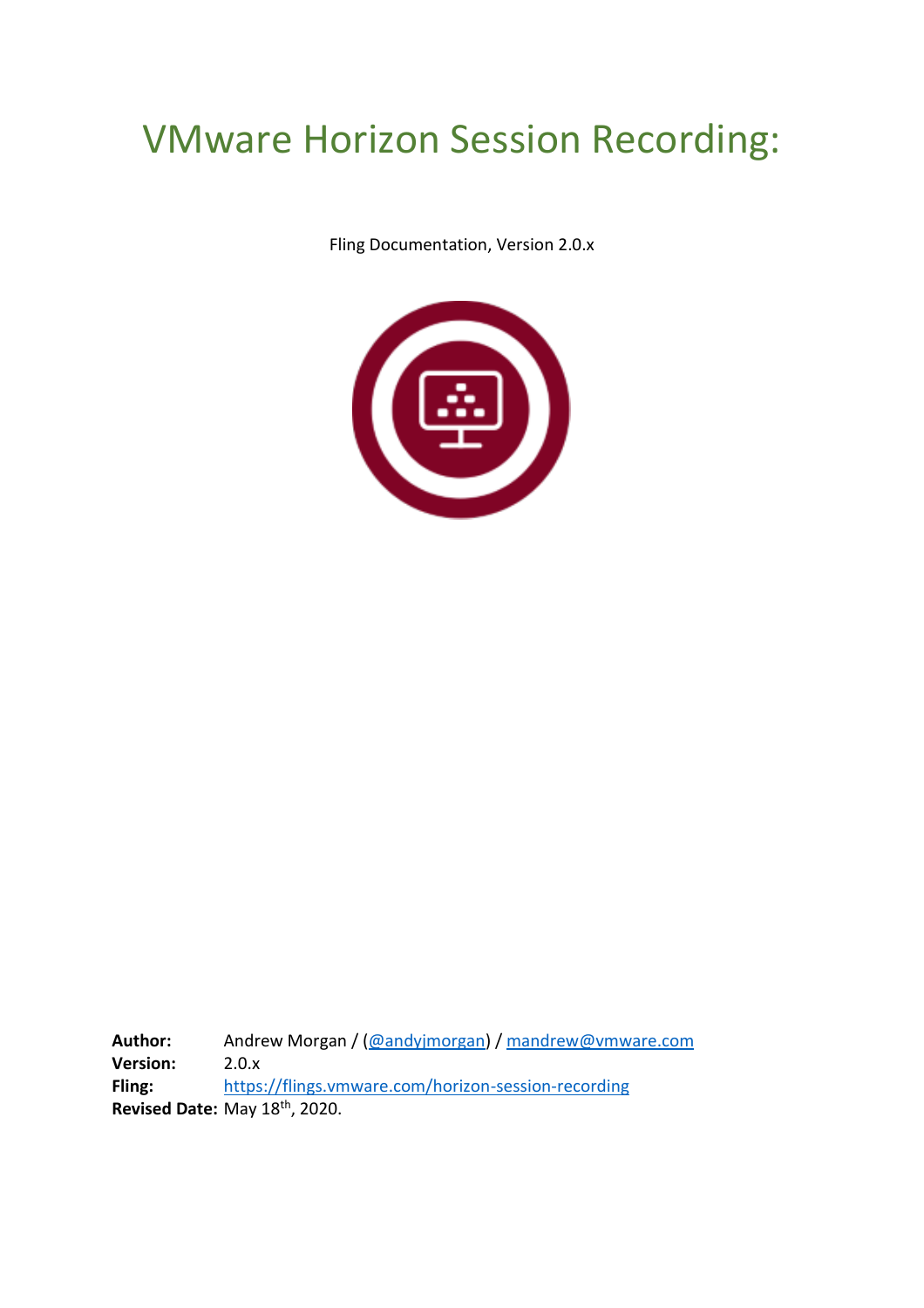## **Table of Contents**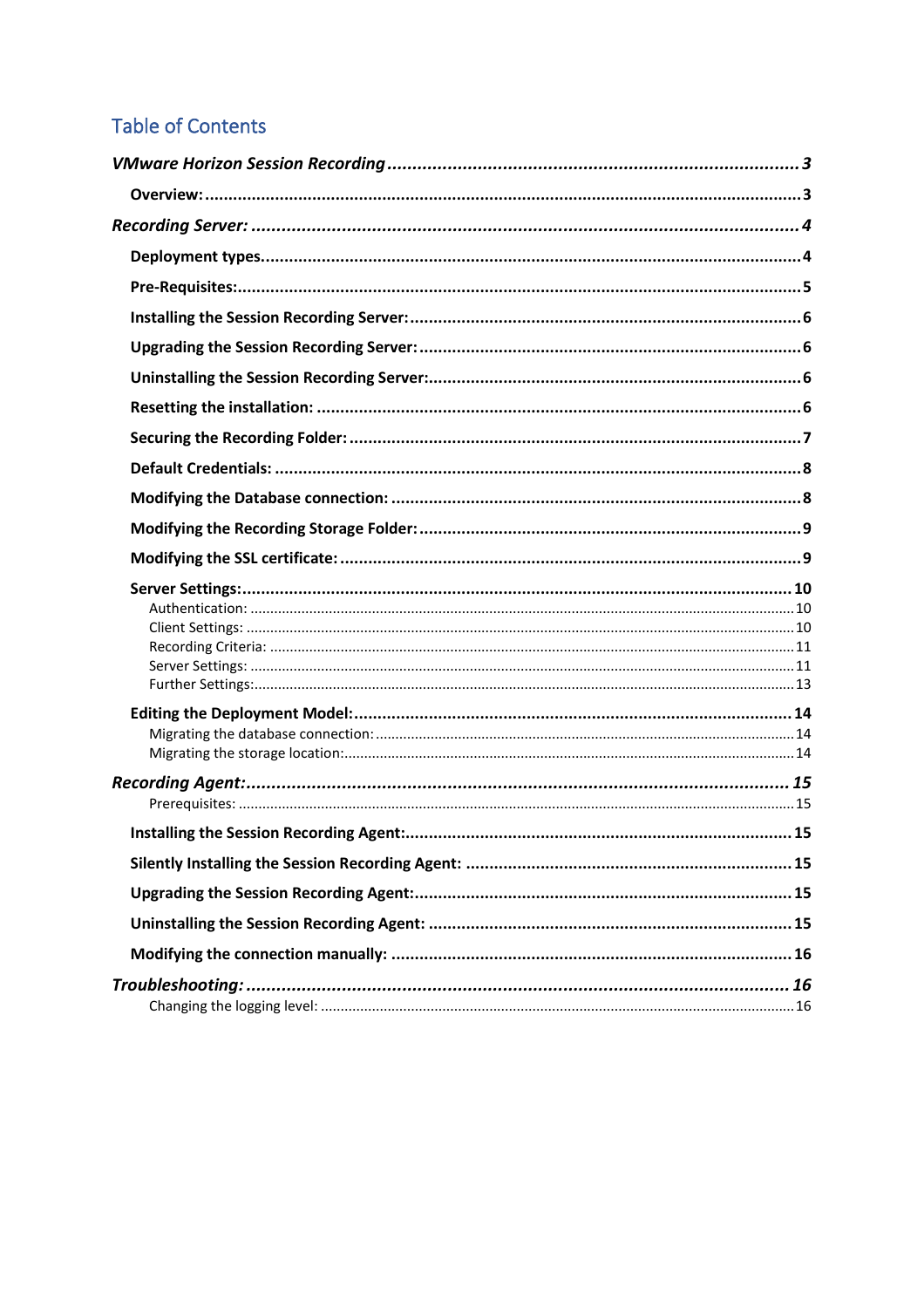# <span id="page-2-0"></span>VMware Horizon Session Recording

#### <span id="page-2-1"></span>Overview:

The VMware Horizon Session Recording solution contains is built with two items:

- The Recording Agent.
- The Recording Server.

The Agent is installed on all Horizon Machines from which you wish to record sessions. Once the Agent begins to record a user's session, it registers the session with the Server and begins to upload recording data.

The Server is installed on one (or more, for High Availability) machines to collect information about the session along with the raw recording data for storage and playback.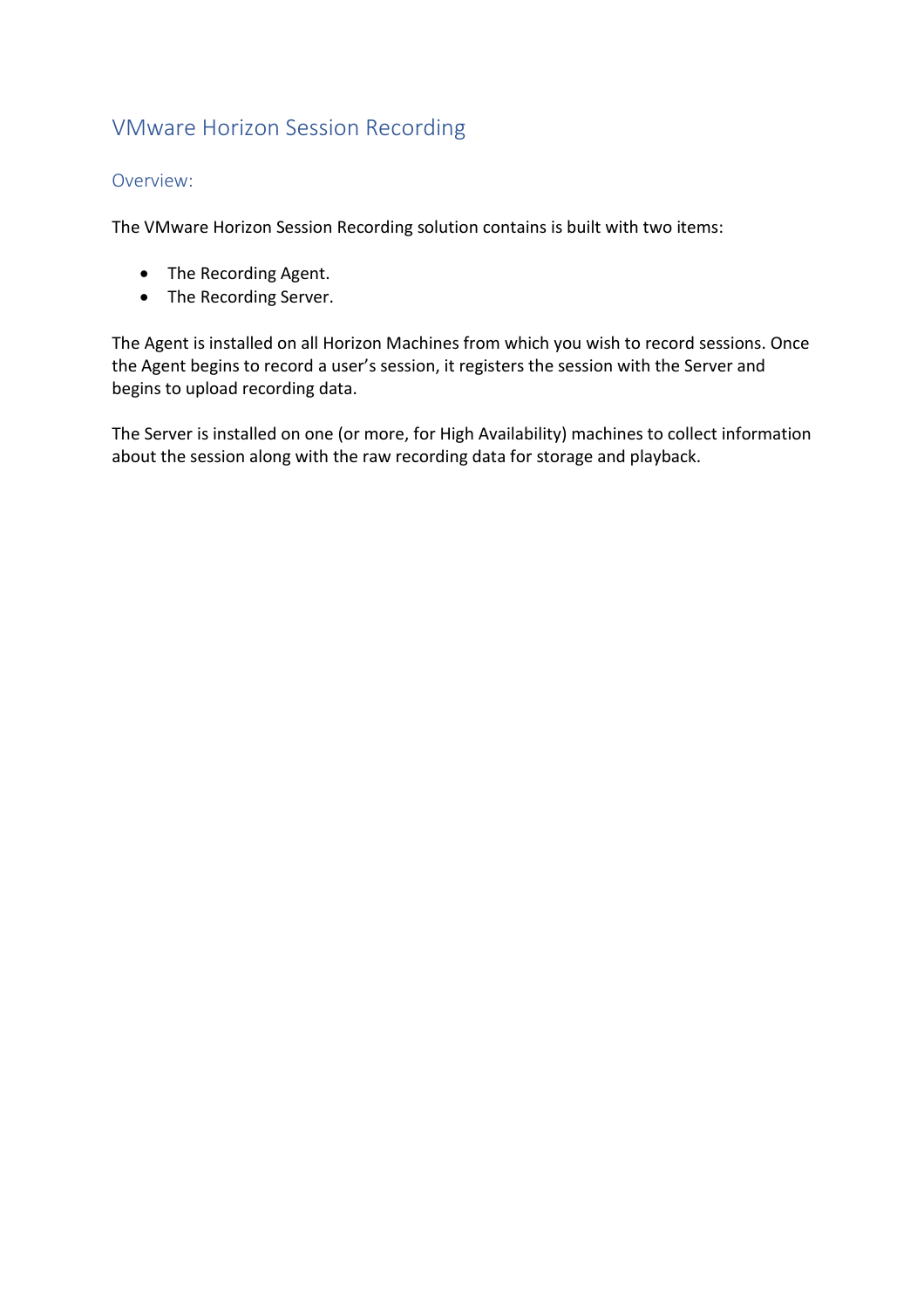### <span id="page-3-0"></span>Recording Server:

The Session Recording server component comprises of 3 items:

- A Database for session information storage along with configuration.
- A windows NTFS folder for recording storage.
- A web service for collecting recording data, along with administration and playback.

#### <span id="page-3-1"></span>Deployment types.

Depending on your installation use case and requirements, there are two deployment models to consider.

# Stand Alone Deployment:



For a Proof of concept, or small setup which does not require redundancy, a single server is sufficient, leveraging a local SQLite database type and a local NTFS folder.

This database ships as standard and is stored in the installation directory, called "local.db".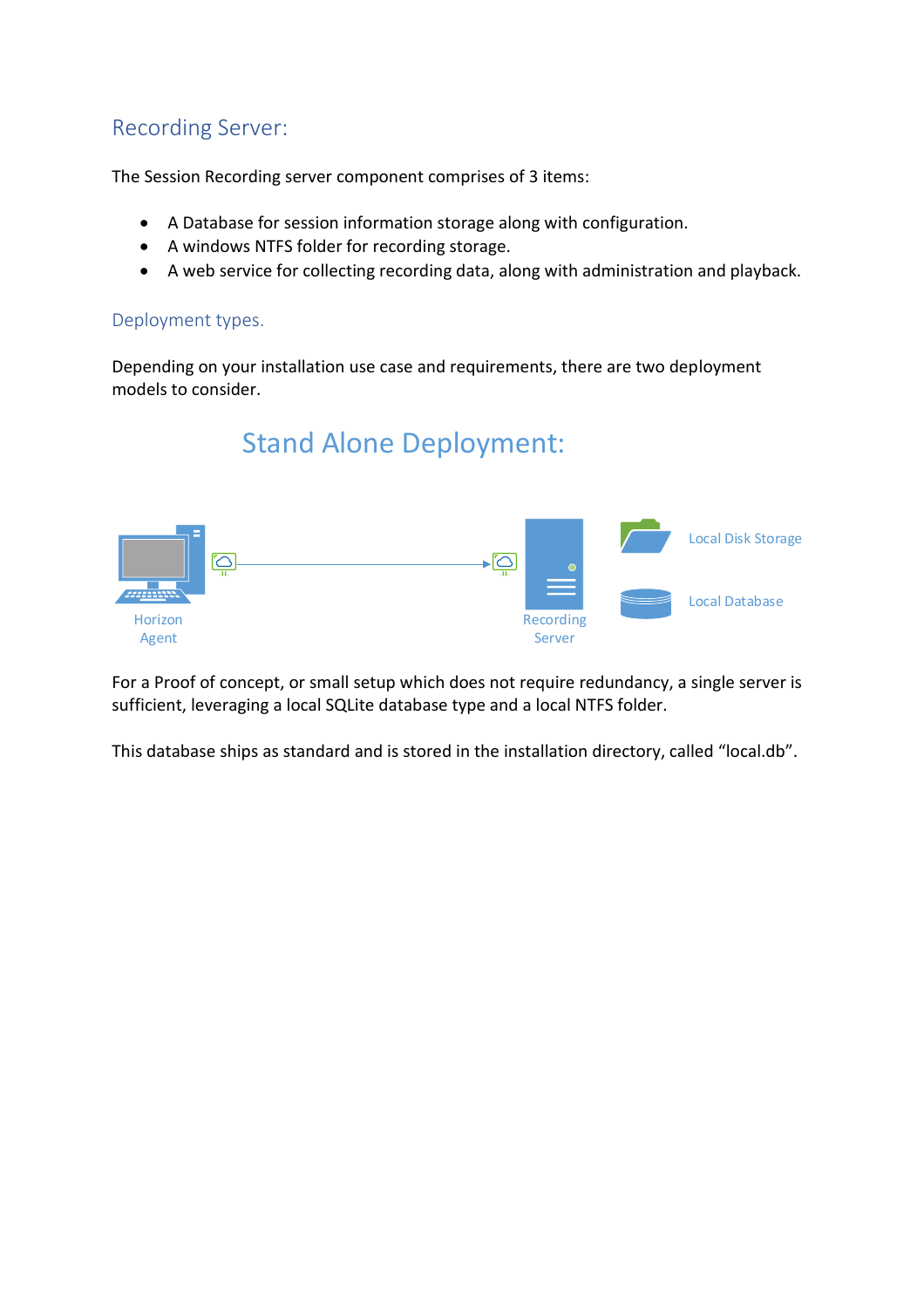# Highly Available Deployment



For a larger, production deployment, you can load balance multiple recording servers behind a load balancer to service recording for your environment.

To deploy on more than one server, you can leverage the following database types:

- Microsoft SQL
- PostgreSQL

These databases can be leveraged on multiple servers in order to share configuration and session data. But it's vital that you also configure a shared NTFS Folder on all servers for storing recording data.

#### <span id="page-4-0"></span>Pre-Requisites:

The Session Recording is built in .Net Core, so no framework is required.

Simply installed it onto a 64-bit (x64) desktop or server operating system which is a member of the domain if you wish to use group extraction.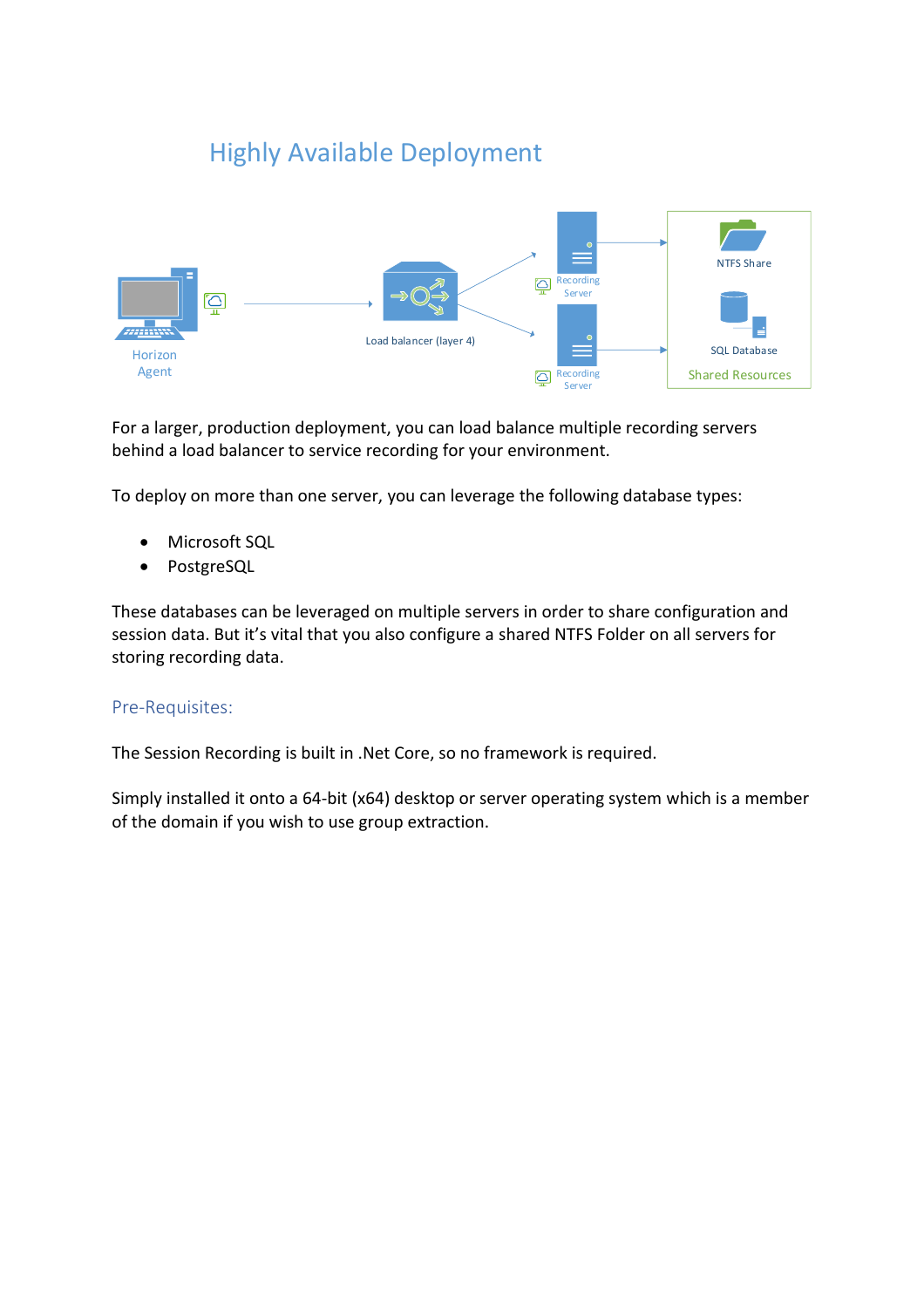#### <span id="page-5-0"></span>Installing the Session Recording Server:

- 1. Download the HorizonSessionRecordingServer.exe file from the flings site and copy it to a local folder on the server.
- 2. Launch the installer and complete the steps.
- 3. Once complete, the server should now be available on https://<localservername>:9443

#### <span id="page-5-1"></span>Upgrading the Session Recording Server:

The upgrade process is identical to the installation, but note that the existing settings, recordings and database will remain unaffected.

#### <span id="page-5-2"></span>Uninstalling the Session Recording Server:

Use Add remove programs (appwiz.cpl) to remove the session recording server binaries. By default, the following components must be cleaned up manually:

- 1. the local database (local.db)
- 2. the logs (C:\programdata\VMware\Horizon Session Recording)
- 3. the recordings (if local, installation directory\recordings)

#### <span id="page-5-3"></span>Resetting the installation:

If you need to reset the installation, for whatever reason. Follow the below steps:

- Stop the Horizon Session Recording Server service.
- Delete the recordings folder.
- Delete the servicesettings.json file in the start-up directory.
- Delete the local.db file in the start-up directory.
- Start the Horizon Session Recording Server service.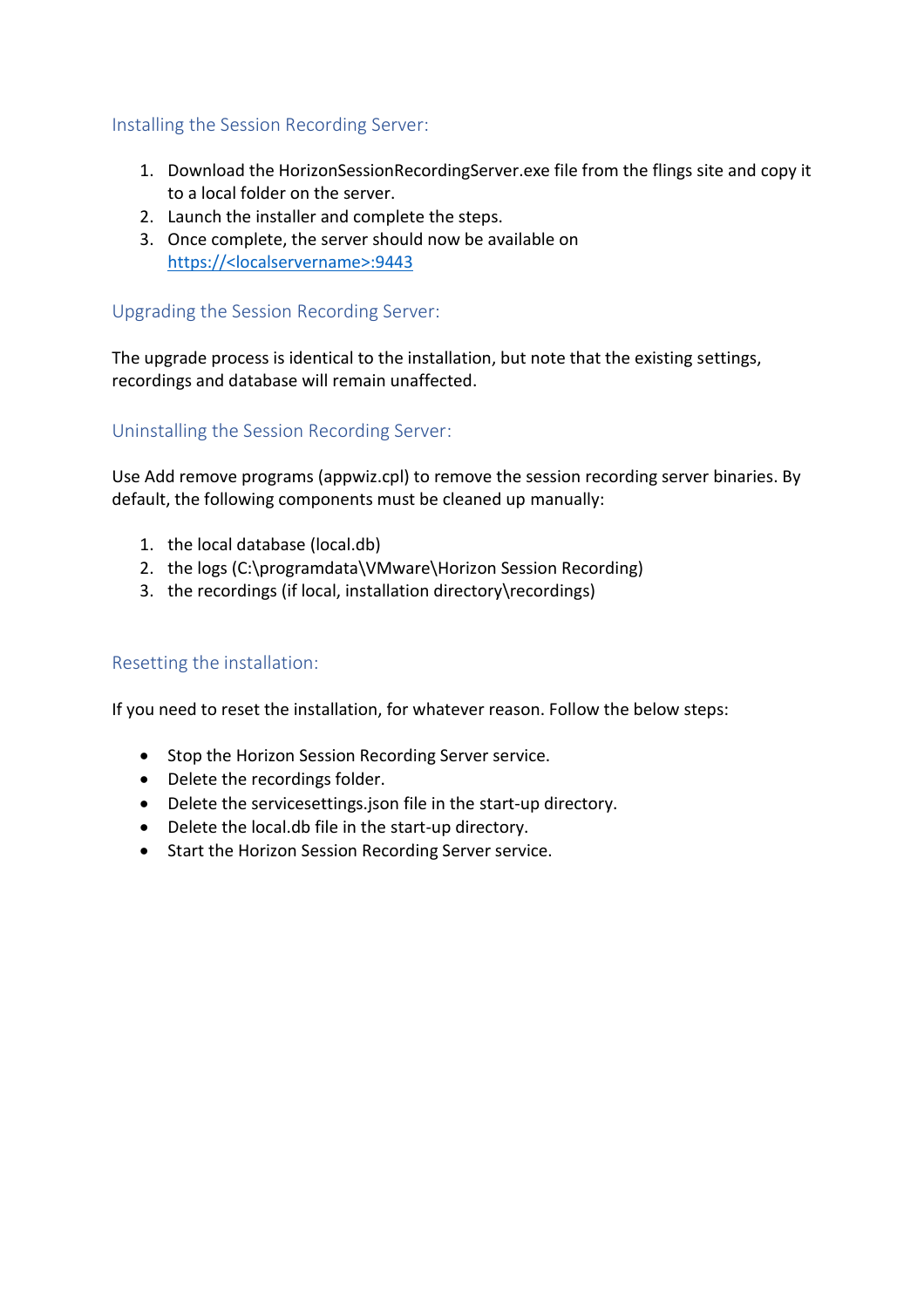<span id="page-6-0"></span>Securing the Recording Folder:

|                                               |                                           | A 77 M | <b>FILM</b> |
|-----------------------------------------------|-------------------------------------------|--------|-------------|
| Permissions for Recording                     |                                           |        | ×           |
| Security                                      |                                           |        |             |
| Object name: C:\Recording                     |                                           |        |             |
| Group or user names:                          |                                           |        |             |
| RECORDING1\$                                  |                                           |        |             |
| RECORDING2\$                                  |                                           |        |             |
| <b>SZ</b> Administrators (LAB\Administrators) |                                           |        |             |
|                                               |                                           |        |             |
|                                               |                                           |        |             |
|                                               |                                           |        |             |
|                                               |                                           |        |             |
|                                               | Add                                       | Remove |             |
| Permissions for RECORDING1\$                  | Allow                                     | Deny   |             |
| Full control                                  | $\checkmark$                              | ́      |             |
| Modify                                        |                                           |        |             |
| Read & execute                                |                                           |        |             |
| List folder contents                          |                                           |        |             |
| Read                                          | $\frac{1}{2}$ $\frac{1}{2}$ $\frac{1}{2}$ |        |             |
|                                               |                                           |        |             |
|                                               |                                           |        |             |

*(the computer accounts for the computers in the cluster, recording1 & recording2 have full control)*

By default, depending on the location of the recordings storage folder (local or ntfs share), the permissions on this directory may not be secure.

To properly secure the folders, ensure only the recording servers active directory accounts have access to the folder. This will ensure only the Recording Servers will have the ability to add, modify or delete recordings. This action is manual and is highly recommended.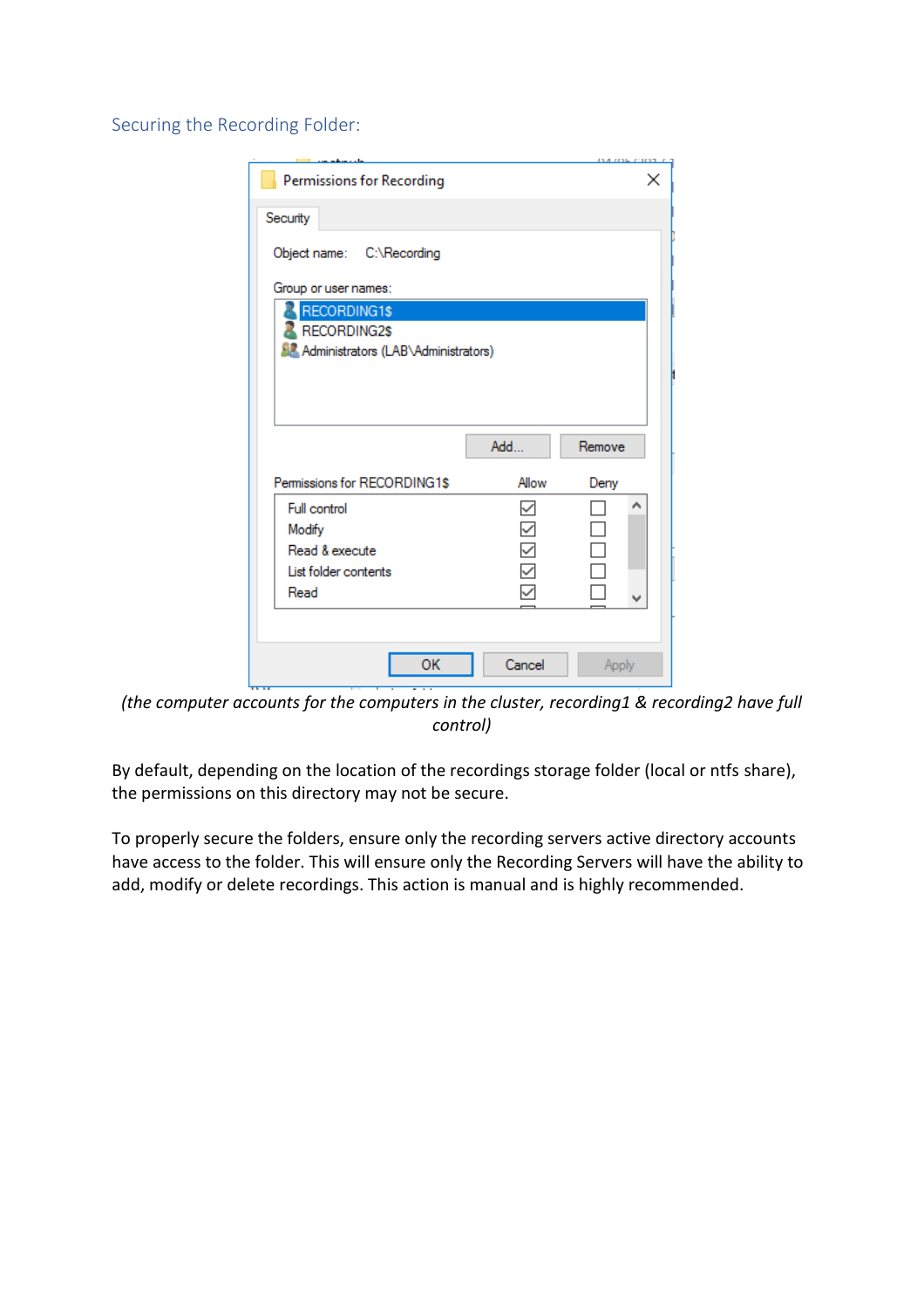#### <span id="page-7-0"></span>Default Credentials:

The following credentials are stored in the database by default, the administrator has full control of the service settings, while the viewer can simply find and watch and download recordings.

**Username:** administrator **Password:** Recording123

**Username:** viewer **Password:** Recording456

These passwords can be changed from the Server settings dialog:

| <b>Client Settings:</b> |                   |                             |               |          |
|-------------------------|-------------------|-----------------------------|---------------|----------|
|                         | User Name         | Description                 | Administrator | Built In |
| Recording Criteria:     | Administrator     | Local Administrator Account | true          | true     |
| Server Settings:        | Viewer<br>$( \ )$ | Local View Only Account     | false         | true     |
|                         |                   |                             |               |          |
|                         |                   |                             |               |          |
|                         |                   |                             |               |          |
|                         |                   |                             |               |          |
|                         |                   |                             |               |          |
|                         |                   |                             |               |          |
|                         |                   |                             |               |          |
|                         |                   |                             |               |          |

#### <span id="page-7-1"></span>Modifying the Database connection:

To modify the database connection of the local server, you must use the Edit Deployment wizard. Please note this will only affect the local server and will initiate a local server restart.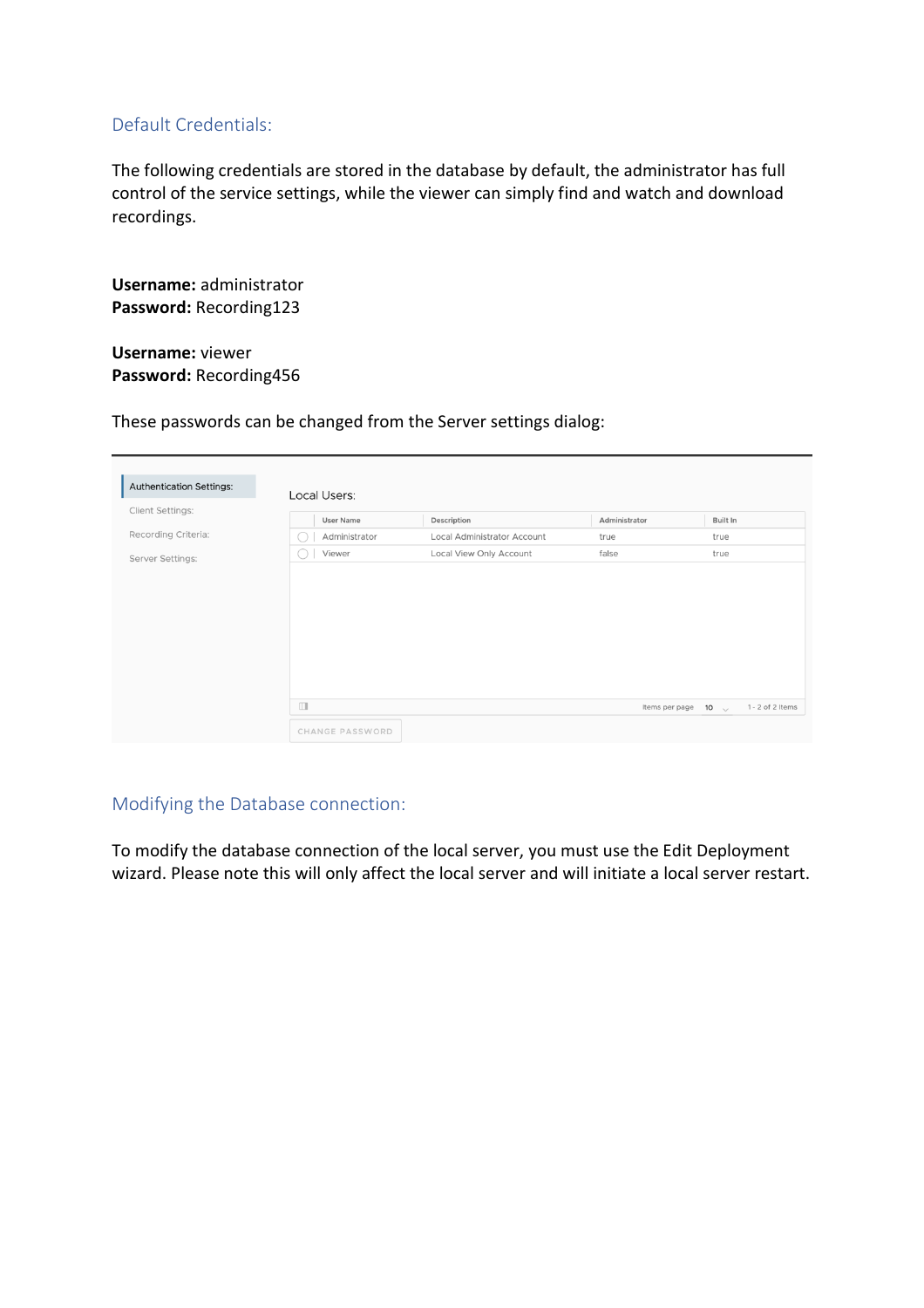#### <span id="page-8-0"></span>Modifying the Recording Storage Folder:

To Modify the local storage folder for all servers in the cluster, you must use the edit deployment wizard.

Warning: This should only EVER be attempted when all, but one server is offline and there are NO ACTIVE recording sessions.

#### <span id="page-8-1"></span>Modifying the SSL certificate:

The SSL certificate used by the Horizon Session Recording Server is retrieved from the local machines certificate store.



The Service will look for a certificate that has a friendly name of HorizonSessionRecordingServer and also has a private key. If the SSL certificate does not exist, it will be created on service start up.

*To install a custom certificate:* 

Warning: the SSL certificate MUST be trusted by the agent if you change it after deployment, otherwise the agent's trusted thumbprints you may have added during the installation will not contain the new certificates thumbprint.

- 1. rename the existing one (in case you make a mistake).
- 2. Install the desired certificate to the machine store (Ensure the private key is marked as exportable)
- 3. Set the friendly name to "HorizonSessionRecordingServer"
- 4. Restart the Horizon Session Recording Server service.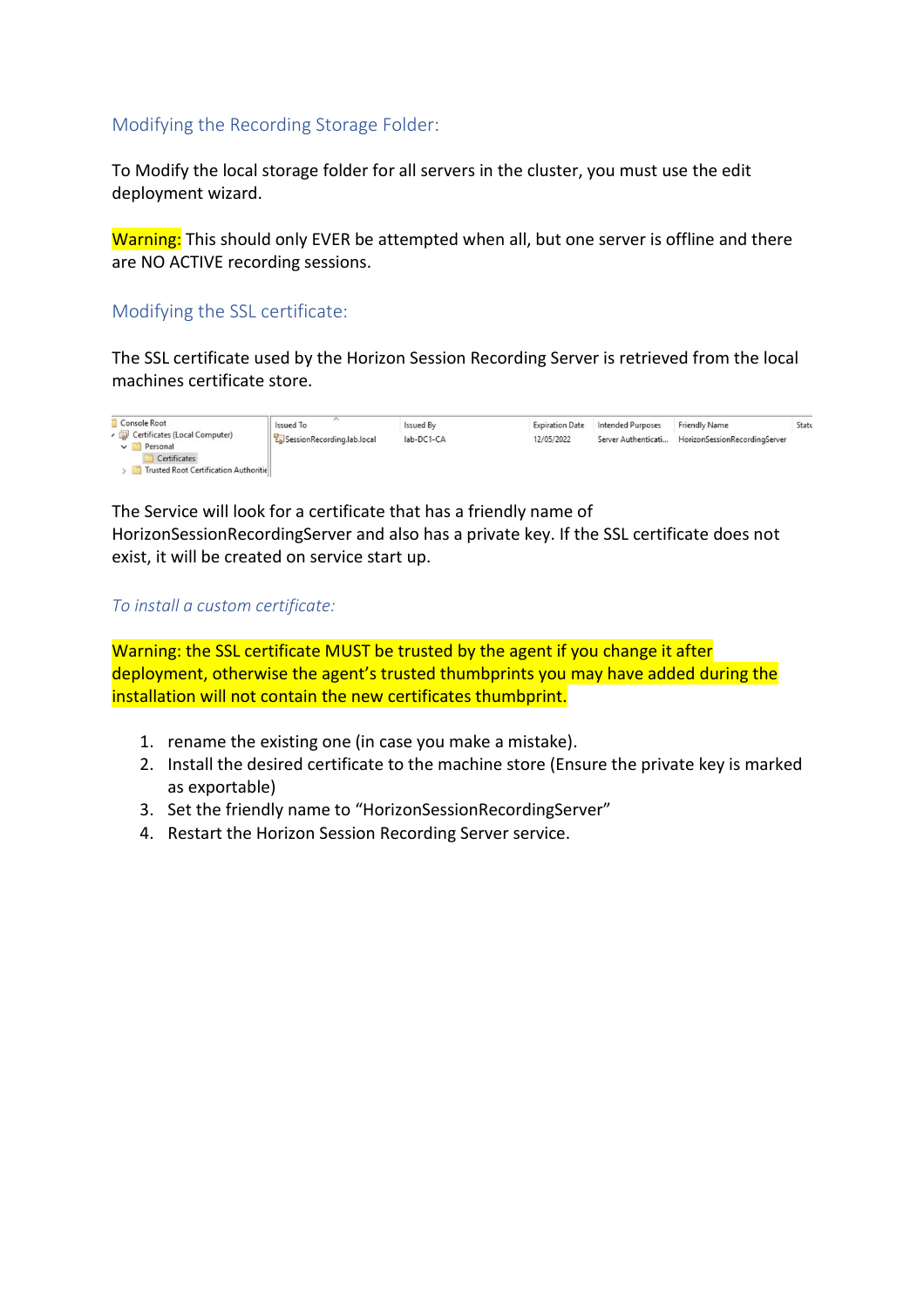#### <span id="page-9-0"></span>Server Settings:

The service settings can be accessed via the web portal, when authenticated as the administrator account.

| <b>Horizon Session Recording</b> | Dashboard              | Recordings |                           |                     | Q Search recordings by user | Administrator ~  |
|----------------------------------|------------------------|------------|---------------------------|---------------------|-----------------------------|------------------|
|                                  |                        |            |                           |                     |                             | Service Settings |
|                                  | <b>Total Sessions:</b> |            | <b>Active Recordings:</b> | Recording Location: |                             | Log Out          |

The following settings are configurable on the Web Service portal and broken down into 4 categories:

- Authentication
- Client Settings
- Recording Criteria
- Server Settings

Please note, all agent related settings require an agent service restart to update. (e.g. a reboot).

#### <span id="page-9-1"></span>Authentication:

From this page, you can modify the default credentials associated with the deployment.

#### <span id="page-9-2"></span>Client Settings:

These settings affect the behaviour of the Session Recording Agent.

| <b>Enable Notification</b>  | Instructs the agent whether to notify the users that the                                                                                                                                                                                                                                                                                       |
|-----------------------------|------------------------------------------------------------------------------------------------------------------------------------------------------------------------------------------------------------------------------------------------------------------------------------------------------------------------------------------------|
|                             | session is being recorded, or not.                                                                                                                                                                                                                                                                                                             |
| <b>Notification Message</b> | The message that will be displayed to the users if notifications                                                                                                                                                                                                                                                                               |
|                             | are enabled.                                                                                                                                                                                                                                                                                                                                   |
| Chunk size:                 | The size of the buffer on the agent for each recording screen.                                                                                                                                                                                                                                                                                 |
|                             | Once this buffer fills, the data will be submitted to the server.                                                                                                                                                                                                                                                                              |
| Upload Interval:            | The length of time an active recording chunk (see above) will<br>be uploaded to the server if the buffer has not yet filled. E.g. if<br>the interval is set to 5 minutes, even if the buffer has yet to<br>fill, once this timespan has elapsed, the current recording<br>screen data is uploaded to the server and a new chunk is<br>created. |
|                             | This is to ensure there is a smaller window for missed<br>recordings if the recording agent encounters a failure.                                                                                                                                                                                                                              |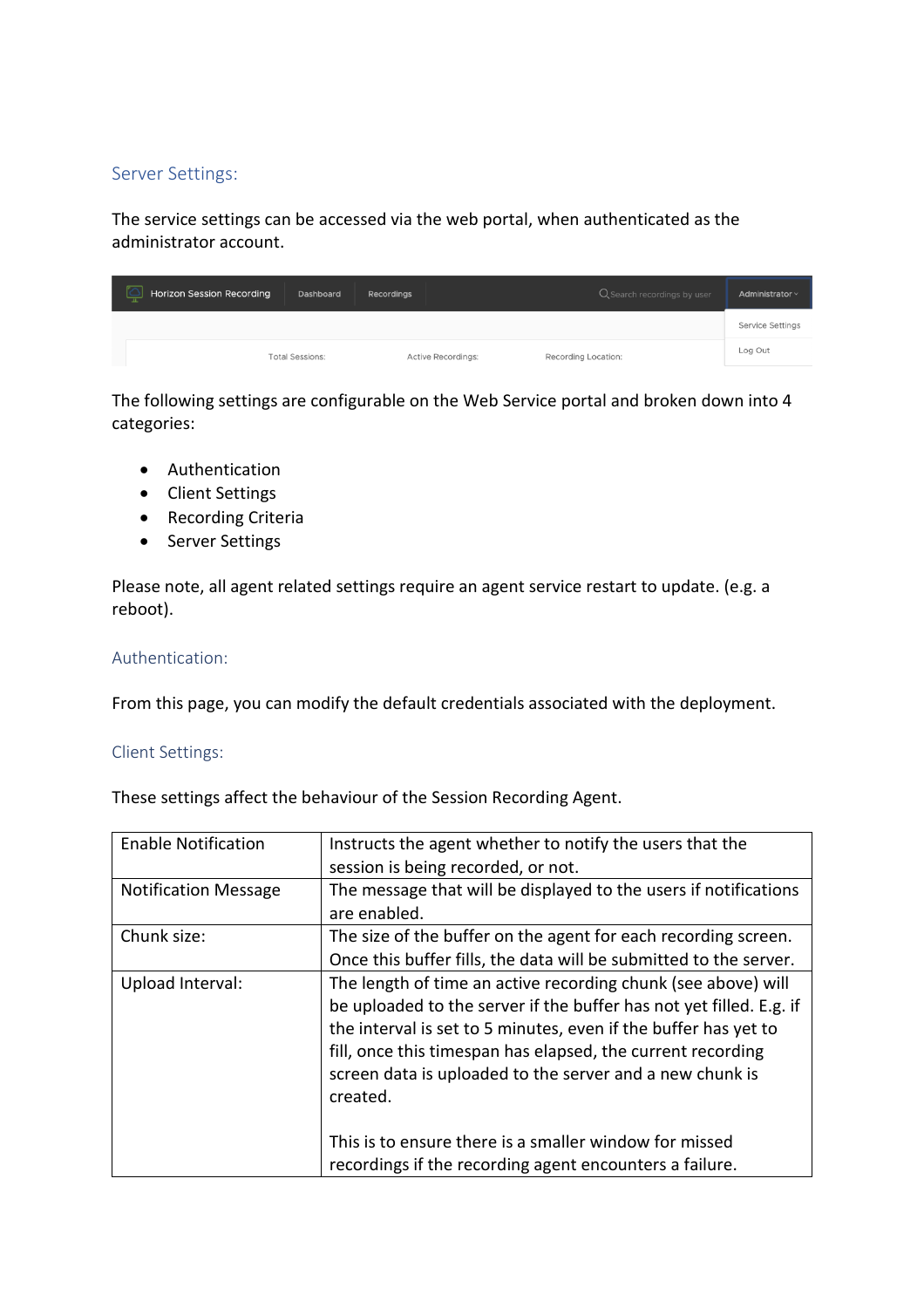#### <span id="page-10-0"></span>Recording Criteria:

These settings dictate the types of sessions that will be recorded:

| <b>Record Local Sessions</b> | This instructs the agent to record all           |
|------------------------------|--------------------------------------------------|
|                              | sessions that are brokered from internal         |
|                              | connection servers on the LAN.                   |
| Record Remote Sessions.      | This instructs the agent to record all           |
|                              | sessions that are brokered via a Unified         |
|                              | Access Gateway or Security server.               |
| Groups to record:            | If you wish to specify that only certain         |
|                              | groups of users should be recorded (with         |
|                              | the above criteria) you can specify groups       |
|                              | here.                                            |
|                              |                                                  |
|                              | If this is left blank / empty, all users will be |
|                              | evaluated for recording.                         |

#### <span id="page-10-1"></span>Server Settings:

The server settings page is split into two categories, local server settings (only affecting the server you are currently connected to) along with cluster settings (affecting all servers connected to the database.

Note: When changing local server settings, you must run the edit deployment wizard. When changing the cluster storage location, you must run the edit deployment wizard.

| Database Type:            | This setting is only relevant to the local<br>server and is read from the<br>servicesettings.json file on the local server.<br>There are 3 types of database:                                                               |
|---------------------------|-----------------------------------------------------------------------------------------------------------------------------------------------------------------------------------------------------------------------------|
|                           | SQLite (local file)<br>MSSQL (Microsoft SQL)<br>PostgreSQL                                                                                                                                                                  |
|                           | This can only be edited during a<br>Deployment Modification.                                                                                                                                                                |
| Database Connection Type: | To reduce the sheer amount of fencing and<br>gating I have to do around SQL setup, you<br>will need to add the connection by<br>Database Connection String. If you are<br>unsure what to do with this, ask your SQL<br>DBA. |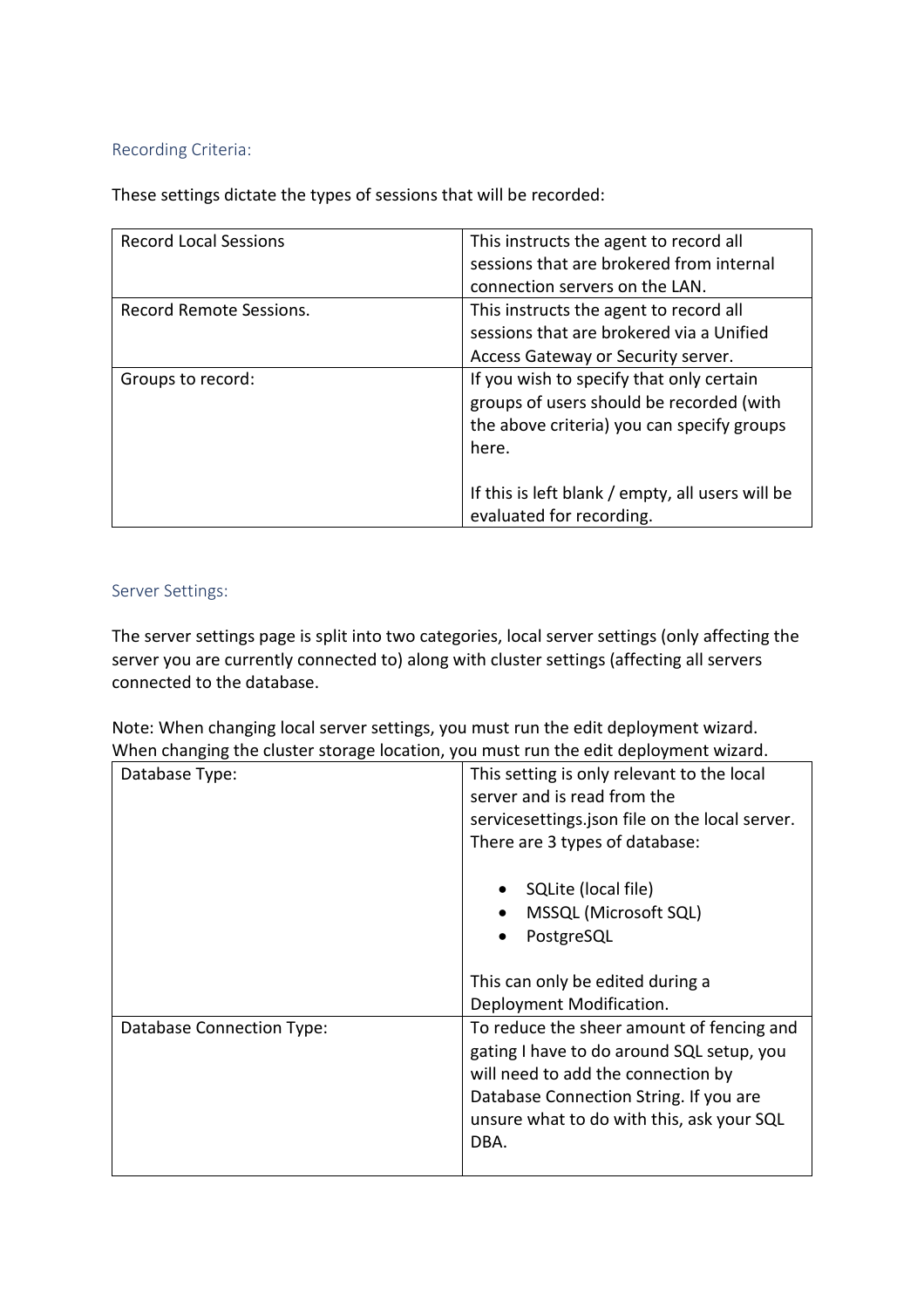|                               | This can only be edited during a                                                            |
|-------------------------------|---------------------------------------------------------------------------------------------|
|                               | Deployment Modification.                                                                    |
| Recording Storage folder:     | This is the folder (NTFS Share or Local,                                                    |
|                               | depending on deployment) the server will                                                    |
|                               | storage active recording data or finished                                                   |
|                               | recordings.                                                                                 |
|                               | This folder must be secured manually (see<br>above).                                        |
|                               | This can only be edited during a                                                            |
|                               | Deployment Modification.                                                                    |
| <b>Conversion Chunk Size:</b> | This is the size of the buffer used to convert<br>active recordings to finished recordings. |
|                               | Don't change this unless instructed to do<br>SO.                                            |
| <b>Conversion Wait Time:</b>  | This is the amount of time a pending                                                        |
|                               | recording conversion (from active to                                                        |
|                               | finished) will wait before attempting to                                                    |
|                               | convert the files.                                                                          |
|                               | Don't change this unless instructed to do<br>SO.                                            |
| Delete Raw Files:             | This setting affects both the agent and the<br>server.                                      |
|                               | This instructs the agent whether to delete                                                  |
|                               | the recording when it's uploaded the data                                                   |
|                               | to the server successfully or not.                                                          |
|                               | This instructs the server to retain the raw<br>files post conversion to mp4.                |
|                               | Disabling this value greatly compromises                                                    |
|                               | security of the files and should only be                                                    |
|                               | disabled if instructed to do so.                                                            |
| <b>Retention Settings:</b>    | This value instructs the web service to                                                     |
|                               | delete recordings only than this value in<br>days.                                          |
|                               | Note: locked recordings are excluded from                                                   |
|                               | the retention rules and remain infinitely.                                                  |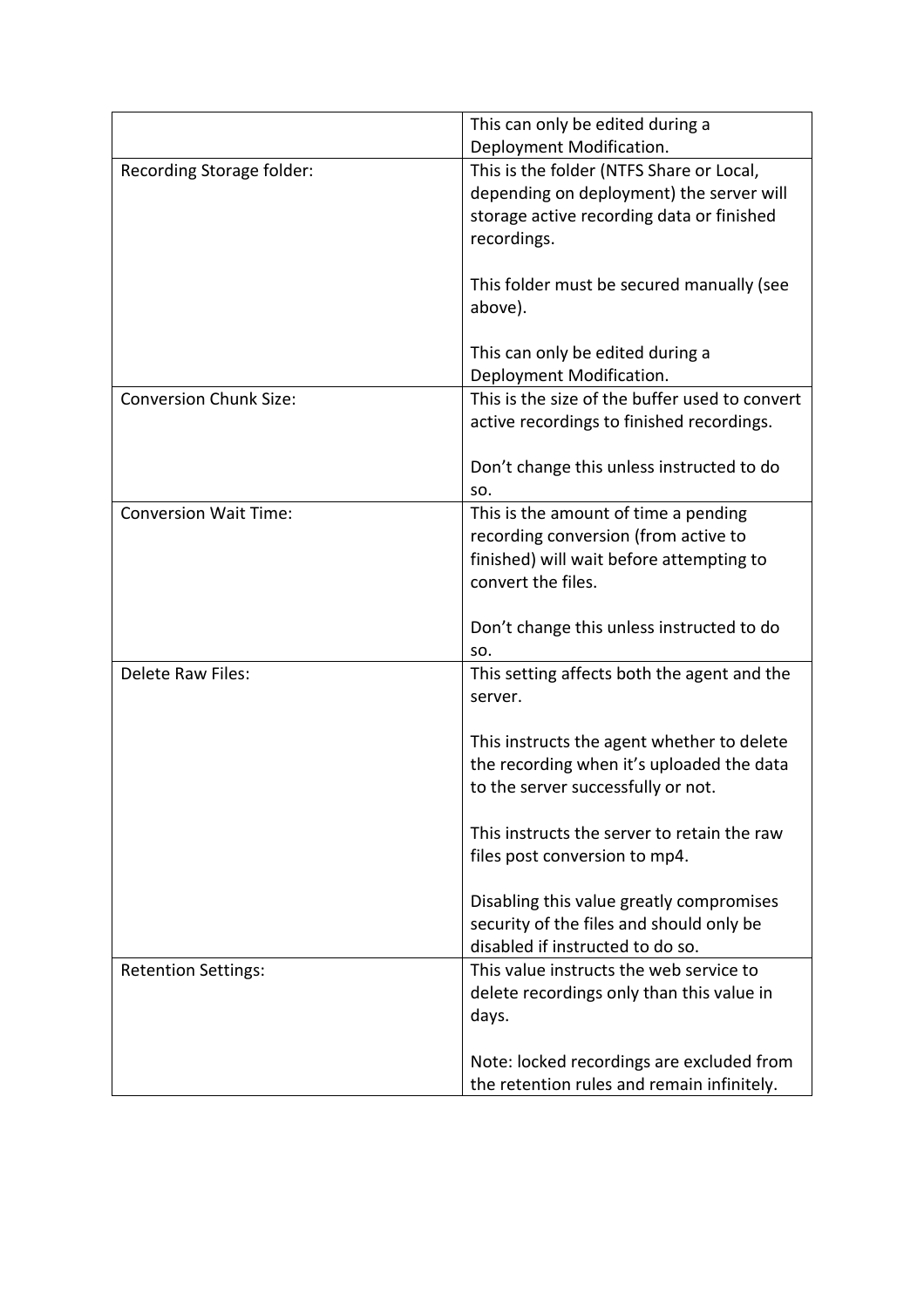#### <span id="page-12-0"></span>Further Settings:

Addition settings, such as the JWT token timeout, along with the SSL / TLS port are configurable in the servicesettings.json file in the installation directory.

Note, the service should be stopped before modifying this file and these settings will only affect the server you modify. These settings MUST match on all recording servers participating in the cluster.

```
Substitution.
   ServiceSettings.JSON - Notepad
  File Edit Format View Help
 k
\begin{array}{c} \n \text{or} \\ \n \text{or} \\ \n \text{or} \n \end{array}"HTTPSPort": 9443,
    "DBConnectionString": "GlmrgliM0TpWt5nbClRQyjoGl
     "JWTTokenLifeSpan": 60,
     "DBType": 1,
     "ConnectionStringIsEncrypted": true
 J}
```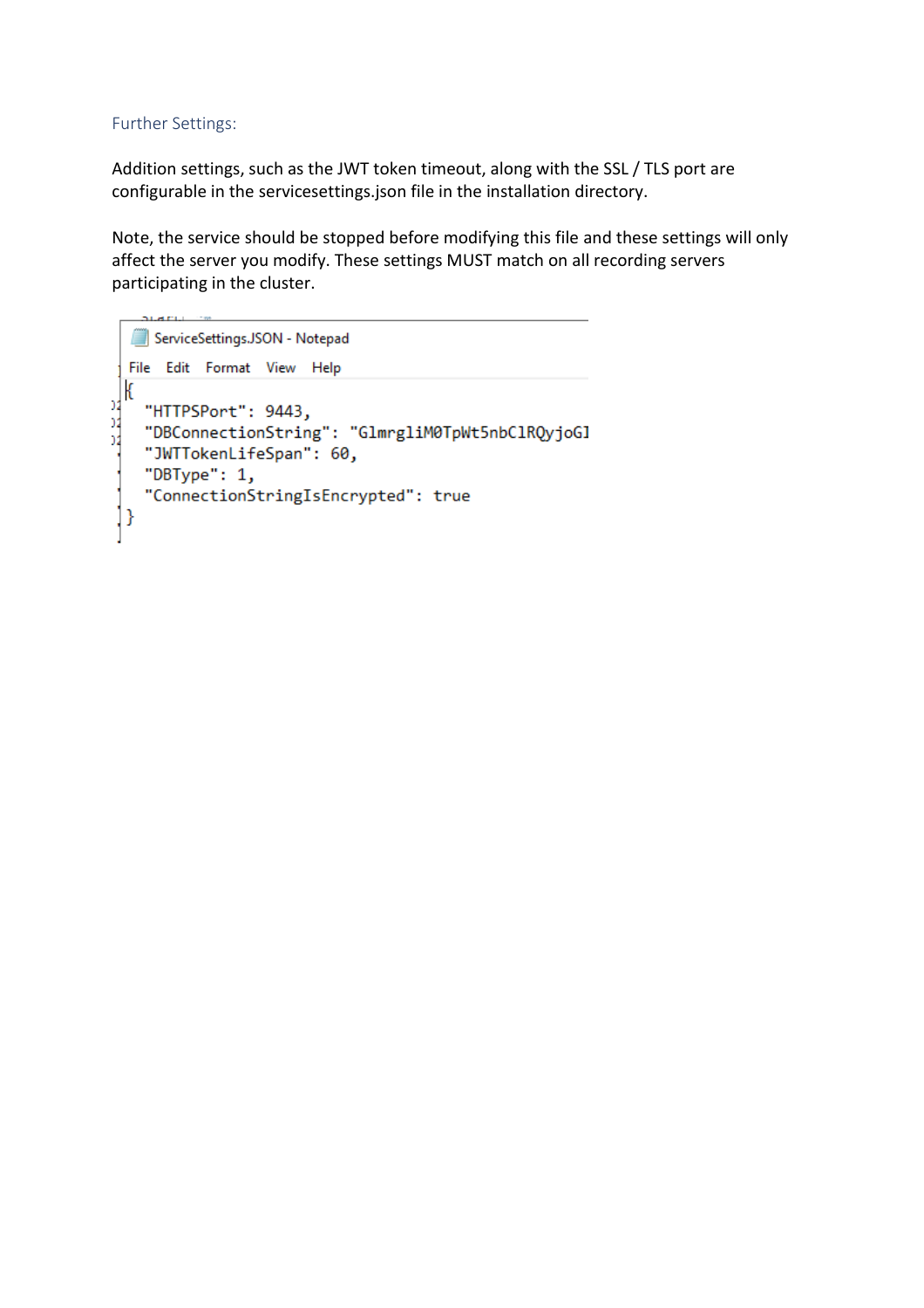#### <span id="page-13-0"></span>Editing the Deployment Model:

Modifying the deployment model of the Session Recording Server will affect both the local server settings (e.g. the database connection) along with the Clusters storage location. Once the wizard completes, the local web service will be restarted to update the database, any changes to the storage location will affect all servers in the cluster immediately.

Warning: data is never migrated when modifying the deployment, Only the service configuration and user authentication details are migrated. Ensure to backup all recordings in the database by downloading the recordings, then delete the sessions in advance to avoid having unwanted data lying around.

#### <span id="page-13-1"></span>Migrating the database connection:

When modifying the local server's database connection, it is largely safe enough to do this assuming there are no active sessions in progress (in a standalone mode).

Choose the database type and connection string you require. These settings will be stored in the servicesettings.json file, in the server installation directory and will be encrypted.

If the user specified in the connection string has the permissions to create the database, it will do so. Failing that, pre-create an empty database with the desired name and ensure the account provided has the ability to create the tables required.

This account should have the ability to make database layout changes for future upgrades where the database schema may change, and the web service will automatically perform the migrations.

The webservice will be restarted once the database has been instantiated and the local users / settings have been migrated.

#### <span id="page-13-2"></span>Migrating the storage location:

When modifying the clusters storage location, this will immediately affect all servers in the cluster and should NEVER be performed while there are active recordings in flight. As above, NO data is migrated during this change.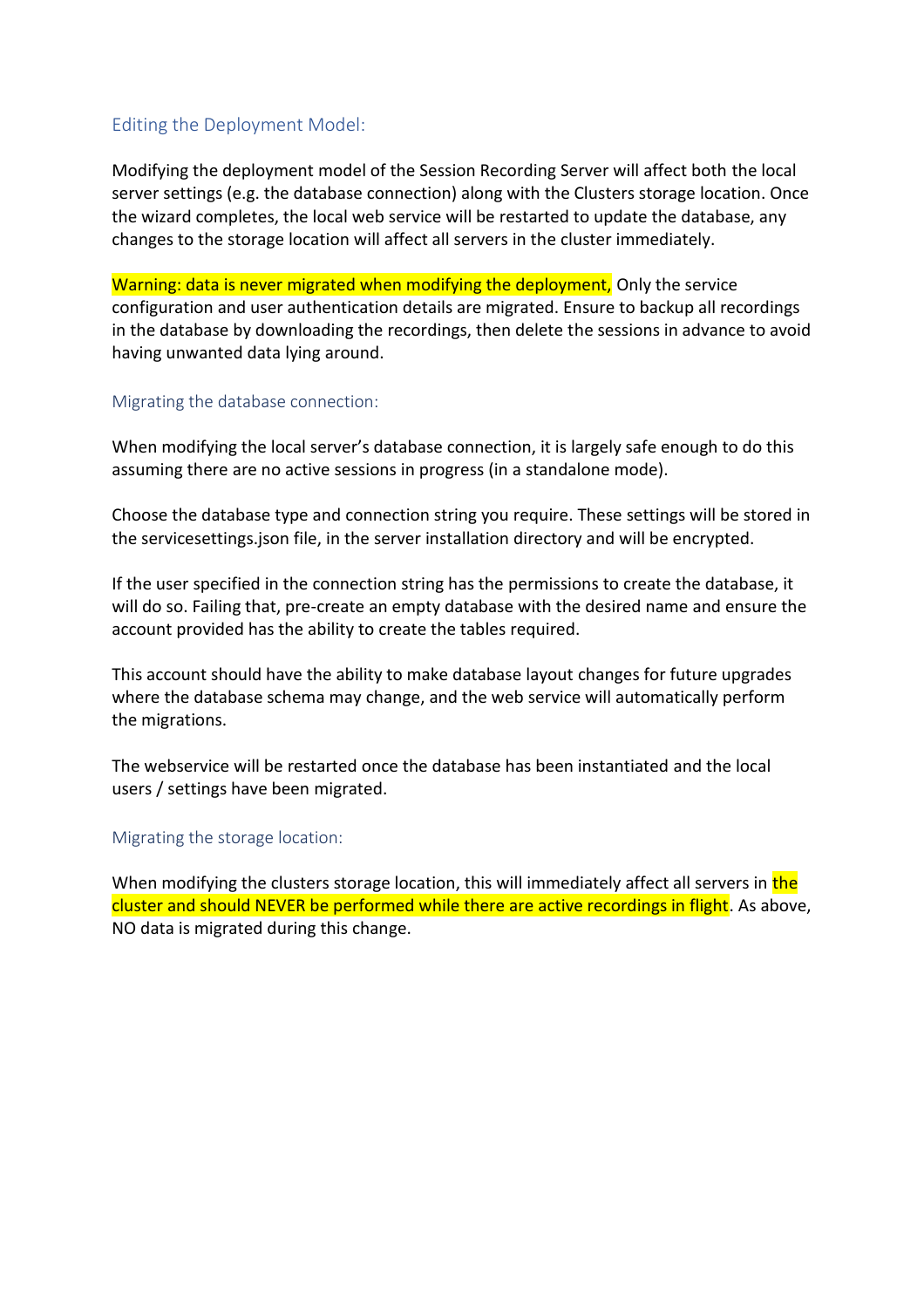### <span id="page-14-0"></span>Recording Agent:

The Session Recording Agent is an x64, .Net Framework 4.6.1 Service that communicates with the blast process, starting and stopping recordings as required.

#### <span id="page-14-1"></span>Prerequisites:

The Agent requires:

- Horizon 7.9 or newer.
- An x64 operating system.
- Microsoft .Net Framework 4.6.1 or newer.
- Windows 7 Service Pack 1 or Windows 10.

#### <span id="page-14-2"></span>Installing the Session Recording Agent:

- 1. Download the HorizonSessionRecordingAgent.exe file from the flings site and copy it to a local folder on the server.
- 2. Launch the installer and complete the steps.
- 3. When prompted for the connection, be careful to include the correct URL.
- 4. If the SSL certificate is not trusted, ensure to add the thumbprint carefully.
- 5. Once complete, the server should now be available on https://<localservername>:9443

#### <span id="page-14-3"></span>Silently Installing the Session Recording Agent:

horizonsessionrecordingagent.exe /qb SERVERADDRESSPROP[=https://yoururl.domain.local:9443](https://yoururl.domain.local:9443/)

#### <span id="page-14-4"></span>Upgrading the Session Recording Agent:

The upgrade process is identical to the installation, ensure to also add the connection and thumbprint as the installation may overwrite the existing values.

#### <span id="page-14-5"></span>Uninstalling the Session Recording Agent:

Use Add remove programs (appwiz.cpl) to remove the session recording server binaries. By default, the following components must be cleaned up manually:

- 1. the logs (C:\programdata\VMware\Horizon Session Recording)
- 2. any pending recordings (if local, installation directory\recordings)